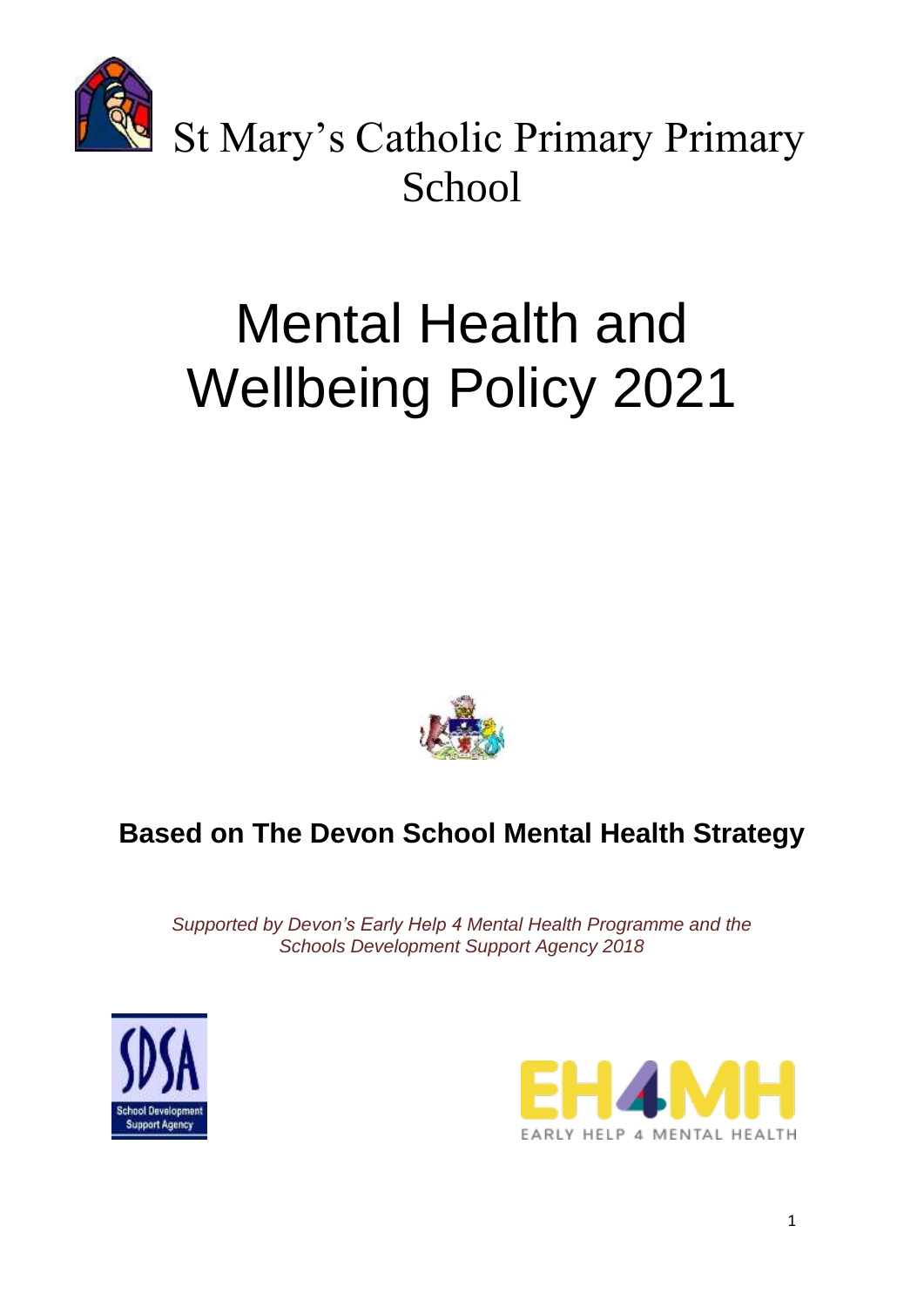# *Rationale*

#### **National view**

"Evidence tells us that good mental health is essential for children to learn and achieve" *Heads Together 'Whole School Approach'*

As a nation we are increasingly aware of the numbers of children young people and adults who experience periods of mental ill health, and the fact that this can limit their opportunities to reach their potential and contribute to society.

National NHS and Government policies are now being formed to begin to address this situation through improvements to education.

The National Institute for Health Care Excellence is clear in its advice to schools, that developing a 'Whole School Approach' to promoting mental health has shown clear benefits in contributing to the wellbeing of pupils. This approach goes beyond teaching and learning and pervades all aspects of the life of the school (Promoting children and young people's emotional health and wellbeing).

### **Definition of Mental Health and wellbeing;**

We use the World Health Organisation's definition of mental health and wellbeing

*"a state of well-being in which every individual realises his or her own potential, can cope with the normal stresses of life, can work productively and fruitfully, and is able to make a contribution to her or his community".*

#### **The Aims and Intentions of our Mental Health Strategy**

#### **We aim to:**

- Remain informed, inspired and influenced by national policy guidance within the DfE, Public Health England and the Plymouth Diocese.
- Ensure a whole school approach to development and delivery.
- Ensure a whole community contribution to development and delivery, including pupils and their families, stakeholders, partner agencies in statutory and charitable organisations and the local extended community.
- Connect with our partner schools in our Multi Academy Trust and schools in our local community to share good practice.
- To hold the Mental Health Strategy as a standard agenda item on Senior Leadership Team and Governor Meetings.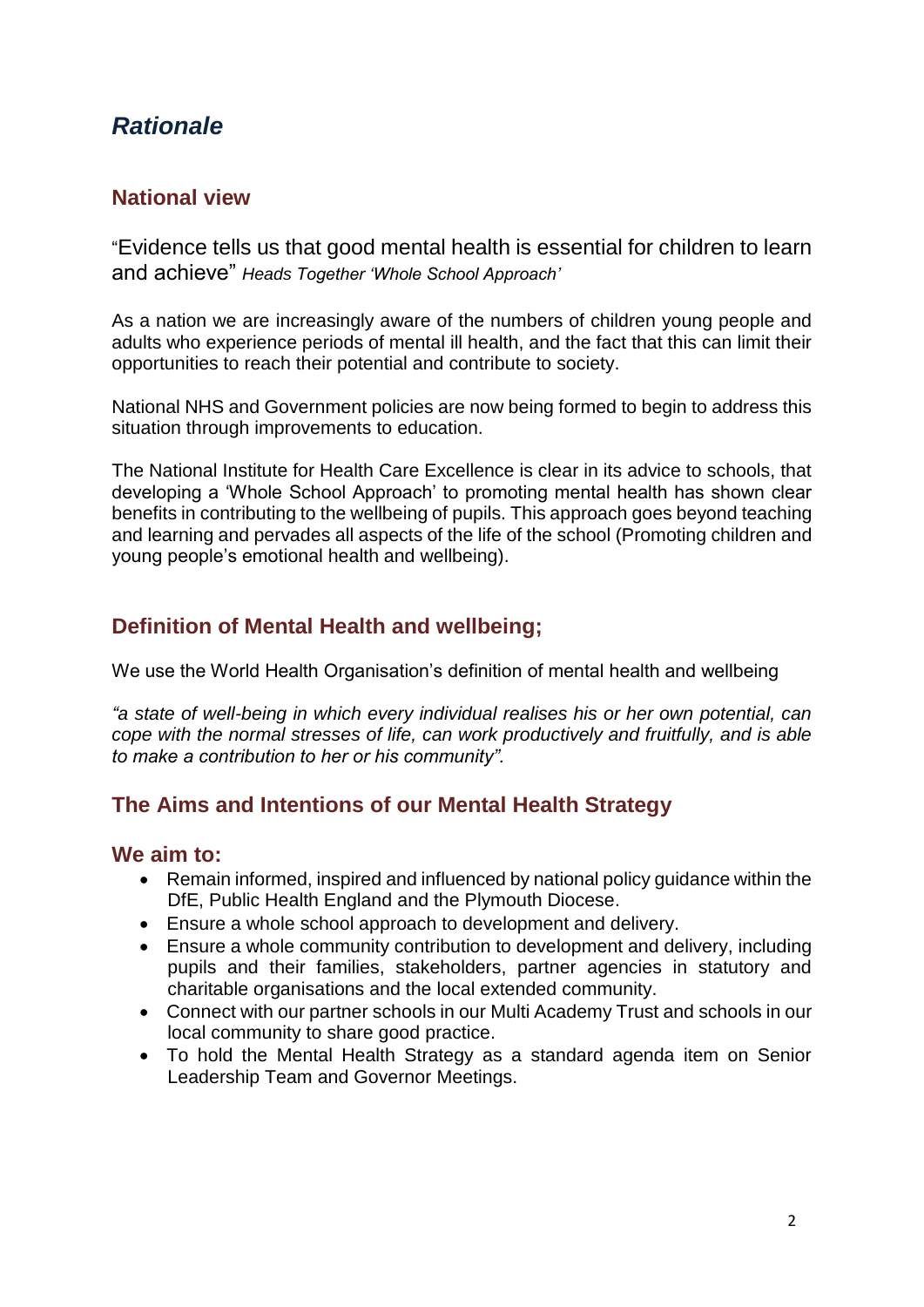#### **We will:**

- Ensure that this Mental Health Strategy and associated policies complement all other current school strategies and policies.
- Review the Mental Health Strategy annually.
- Ensure there is clear learning on our curriculum regarding emotional wellbeing and mental health across all key stages.

Here at St Mary's Catholic Primary School we embrace our role, alongside our families, the community and with our wider partners, in contributing to the developing emotional wellbeing of our pupils and their learning about being healthy, from a physical and mental health perspective.

"Promoting children and young people's emotional health and wellbeing: A whole school approach" suggest using an Eight Principles Approach.

We have chosen to use this Eight Principle approach to develop our school Mental Health Policy and evidence it in action.

However, in line with the EH4MH added value, our Eight Principles include our links with our community and national contributions to our children's developing mental health and wellbeing.

We have chosen an additional section that aims to highlight our chosen forms of **communication** and information sharing.

**This policy is developed in response to our pledge in the Mental Health Strategy. It is guided by Public Health England's key documents outlined at the end of this document.**

# **Principle 1:**

#### **Leadership and Management**

At the core of these Eight Principles is Leadership and Management. Their commitment and drive are key in embedding this policy at the heart of our school.

At St Mary's Catholic Primary School, the Headteacher/ SENDCo/ Designated Safeguarding Lead and the School Counsellor are leading the development of our Whole School Mental Health Strategy, which aims to reduce stigma around mental health and wellbeing and to celebrate the differences which exist within any community. The Senior Leadership Team, governors and pupils from the School Council are also working together as part of a Mental Health working group to help to identify and develop the mental health and wellbeing of the school community. We have also appointed a specific role of Mental Health Champion within our local governing body.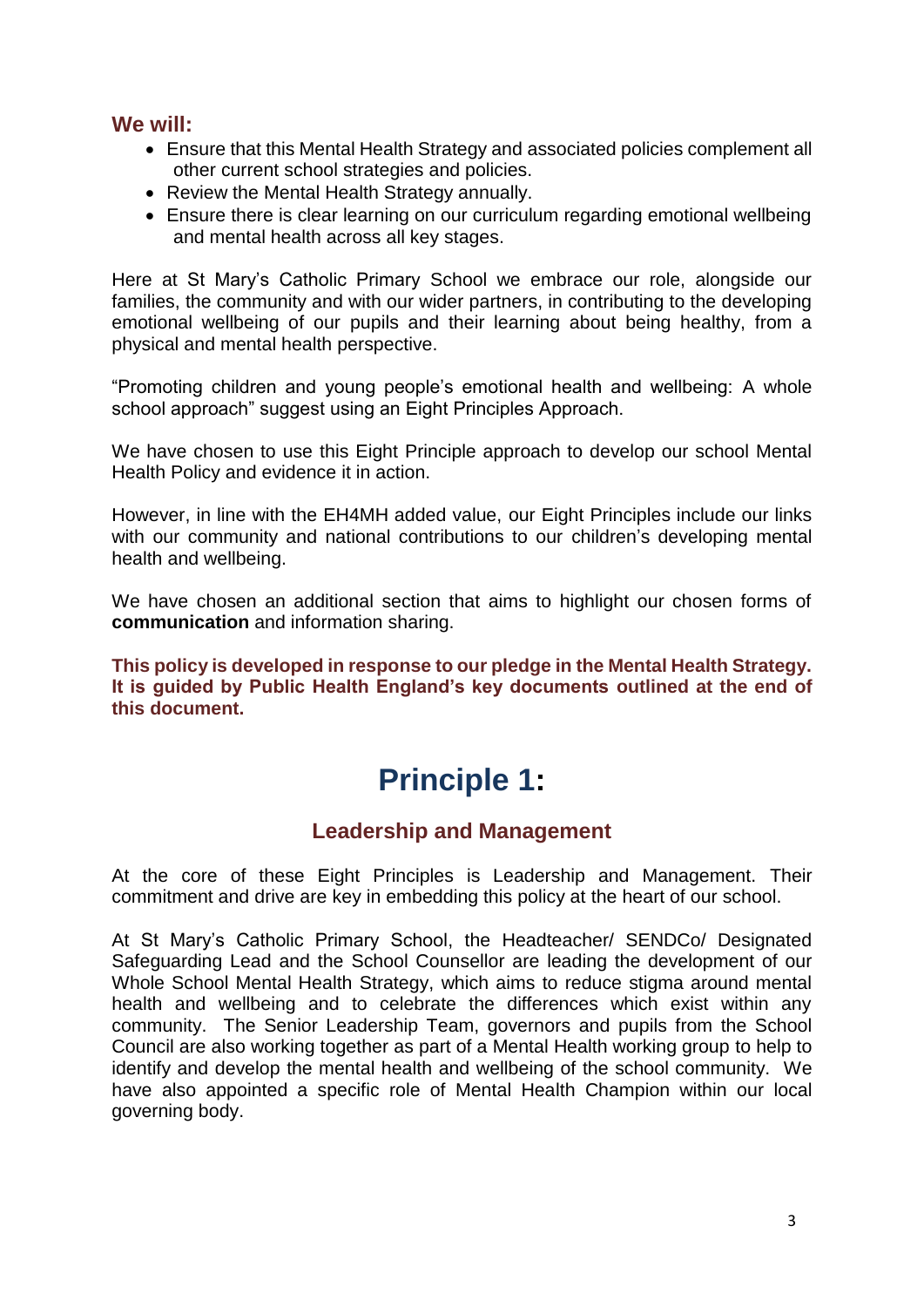Below is the EH4MH's 8 Principle approach including the added value of considering community and national contributions to each principle, and with the additional **Communication** Principle.



# **Community and National Support**

Senior Management have been working closely with our partners in the specialist NHS & DCC funded *Early Help 4 Mental Health* team and the Schools Development Support Agency programme: *"Building a whole school approach to mental health."*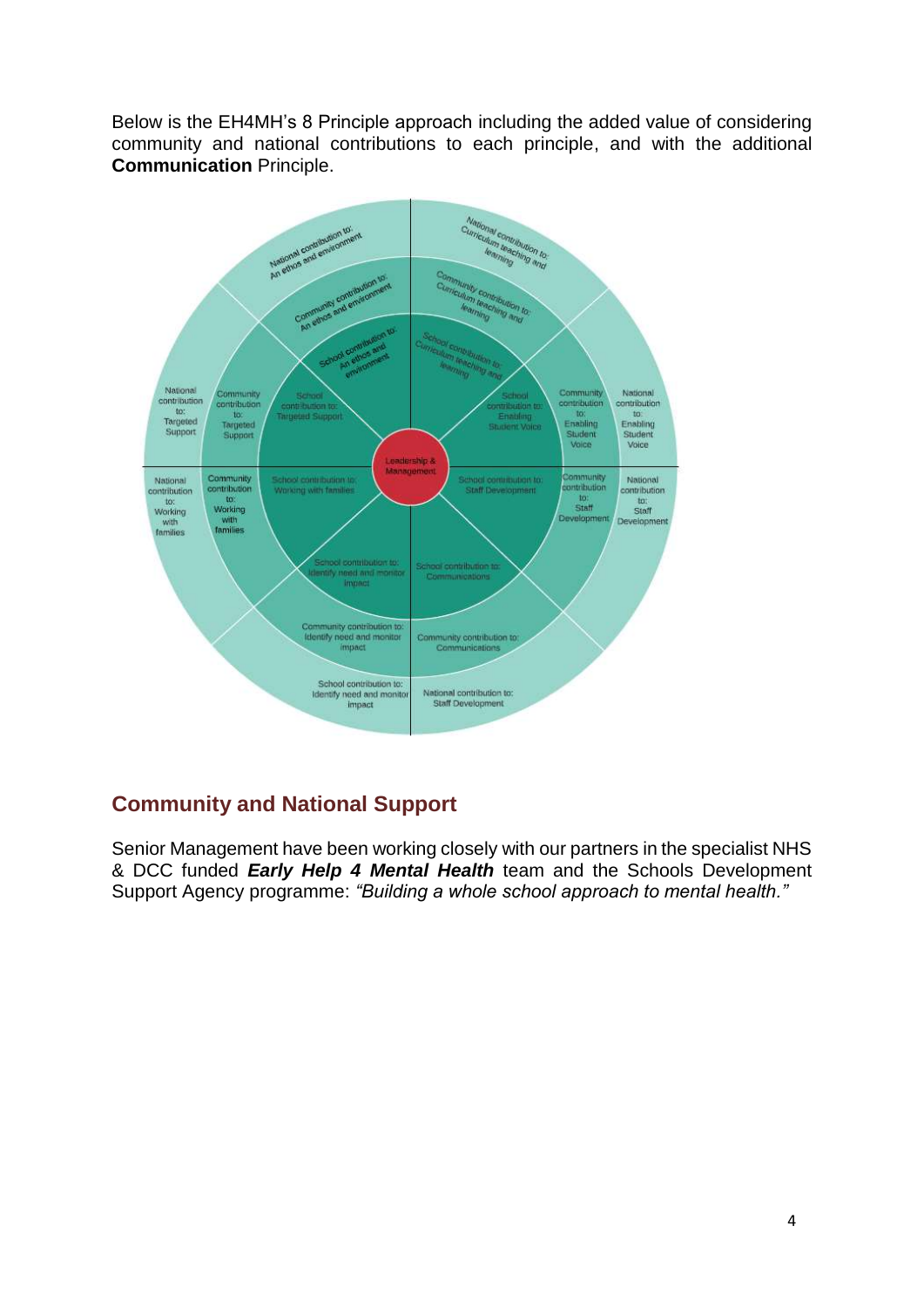# **Principle 2:**

# **School Ethos and Environment**

At St Mary's Catholic Primary School, children and young people come first, and our priority is to deliver high quality teaching and learning, within a culture of celebrating individual effort and progress. This is within an environment that celebrates diversity and promotes respect for all. We want every child to be successful, and to reach for success from the first day they join us, leaving the school with a love of learning that lasts throughout life. We aim to recognise and foster strengths, as well as supporting vulnerabilities through creating emotionally aware staff, parents/carers and pupils.

We recognise that in order to embed this ethos, we need to promote an environment that focusses on the whole school's emotional wellbeing. We see mental health as a continuum and acknowledge that we all have mental health needs in the same way that we have physical health needs. We have considered this through both the physical environment of the school and the emotional culture that is promoted throughout the school.

#### **Our Whole School Approach does this by:**

# **School**

The sharing of our school's mission statement, which is:

Our school community seeks to build on Gospel values to:

 Nurture and respect the talents and abilities that God has given to each unique individual.

 Enable everyone to aspire to and realise their potential through perseverance, resilience and integrity.

• To grow in love and to be loved, unconditionally.

Our mission statement is displayed around the school and is regularly considered by our children, by an analysis of the key values from within the mission statement which are: build, nurture, enable, respect and love unconditionally.

#### **These are examples of how it looks within our school;**

- Opportunities for children to help shape policies e.g. Anti-Bullying, Online Safety.
- Participation in the Achievement for All Project.
- Opportunities to take part in national events which consider pupil well-being e.g. Anti-Bullying Week, Safer Internet Day. These initiatives consider how bullying impacts on mental health.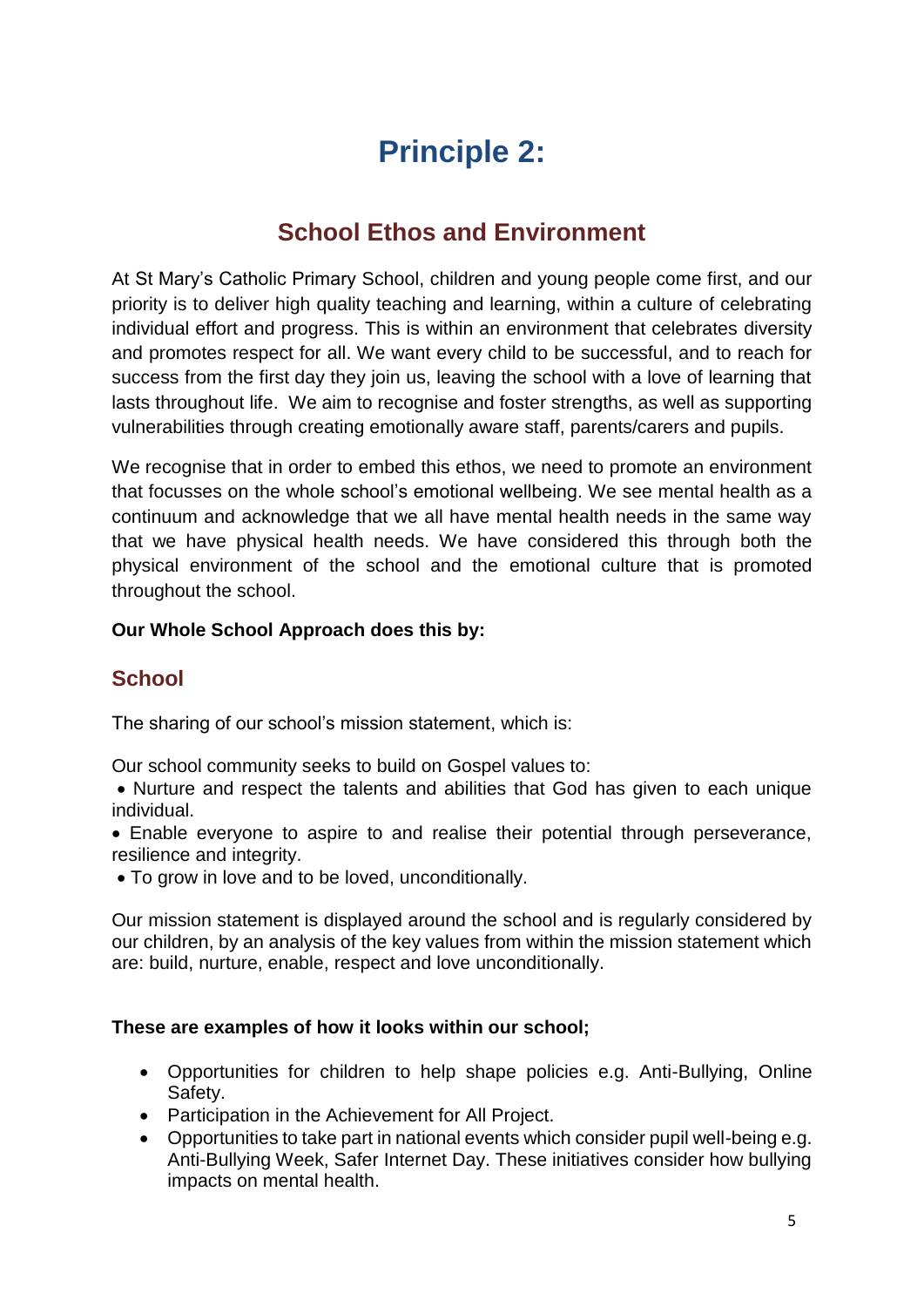- We promote resilience through the promotion of Building Learning Power (BLP), to enable pupils to foster resilience and self-efficacy. This is done in a number of ways and pupils' achievements are celebrated in a weekly assembly when certificates are awarded.
- Use of nurture groups to support pupils are required.
- Use of Rainbows Bereavement Programme to support small groups/ individual pupils who are experiencing a sense of loss.
- Therapeutic play techniques used with individual pupils.
- Opportunity to work with the School Counsellor.

### **Community**

These are some examples of how it looks within our school that we are proud of;

- We have forged links with our local parishes, by attending the parish churches for events e.g. Crib Blessings and inviting parishioners to school events.
- Information about the school is submitted for publication into a weekly parish newsletter and monthly local newsletter that is distributed to local people.
- Fostered links with parishioners and local people who volunteer at St Mary's, following completion of DBS checks and Safeguarding training.
- We have also made links with local elderly members of the community, for example though carol singing at residential homes and community centres.
- Support for local charities including the Rotary Club's Purple4Polio Appeal.

St Mary's works to develop an ethos that promotes a positive image of people with diverse identities and abilities. In a recent parental survey (2018) 100% (80% agreed; 20% strongly agreed) of respondents reported that their child felt safe at this school and was happy at this school. 98% of pupils also reported that there was an adult that they could speak to if they had a problem and 100% said that the school encouraged them to look after their emotional and mental health.

#### **Nationally**

We are actively embracing the 'Time to Change' campaign to bring an end to the stigma and discrimination faced by people who experience mental health problems.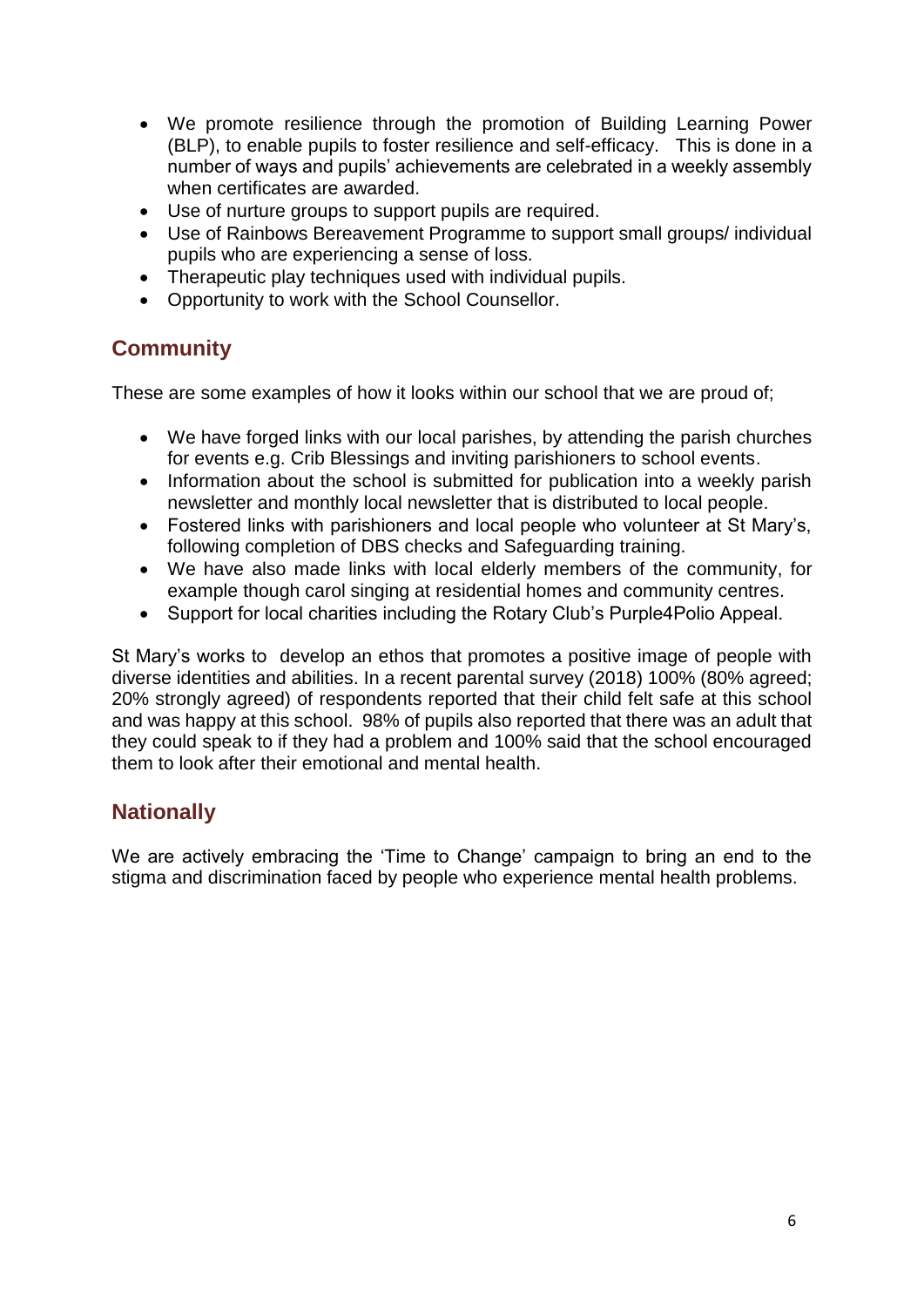# **Principle 3:**

# **Curriculum Teaching and Learning**

We know that school-based programmes of social and emotional learning have the potential to help young people acquire the skills they need to make good academic progress as well as benefit pupil health and wellbeing (*Promoting Children and Young People's Emotional health and Wellbeing*). With this in mind we have sought to enhance knowledge and skills around mental health across the curriculum as well as through targeted subjects such as PSHE.

#### **These are examples of how it looks within our school:**

### **School**

- We use an approach across the school that focusses of the social and emotional needs of pupils and Therapeutic play techniques.
- Exercise There is a strong link between good physical and mental health. In our PE lessons we explore this with our pupils and have begun to trial a running programme based on the principles of a 'mile a day' with some of our pupils.
- Impact weeks/ days which provide pupils with whole day's experiences of mental health awareness. We have previously run a 'Respect Week' and are currently organising an 'Its OK to be Different' Week.
- A whole school approach to social/emotional wellbeing through our PSHE curriculum(including drugs and SRE) and promotional of positive mental health through this work.
- Pupils benefit from visits from the Fire Service, Health Professionals, Dogs' Trust, SWGfL, NSPCC resources to help promote wellbeing including the NSPCC PANTS programme.
- Promotion of Mental Health in classroom sessions across the school. These include the use of mindfulness techniques, relaxation, 'Go Noodle', peer massage.
- Residential trips are also designed to promote resilience through participation in a range of different learning experiences.
- We encourage outdoor learning opportunities through our outdoor education programme for pupils across the school, which we believe all impact positively on mental health. This programme is based on principles seen as essential to outdoor learning, which we have termed OWL (Outdoor Wild Learning) wisdoms. These are: environmental awareness, creativity, wild skills, wider community, advocacy, nature knowledge, curriculum enhancement and reflection and spirituality.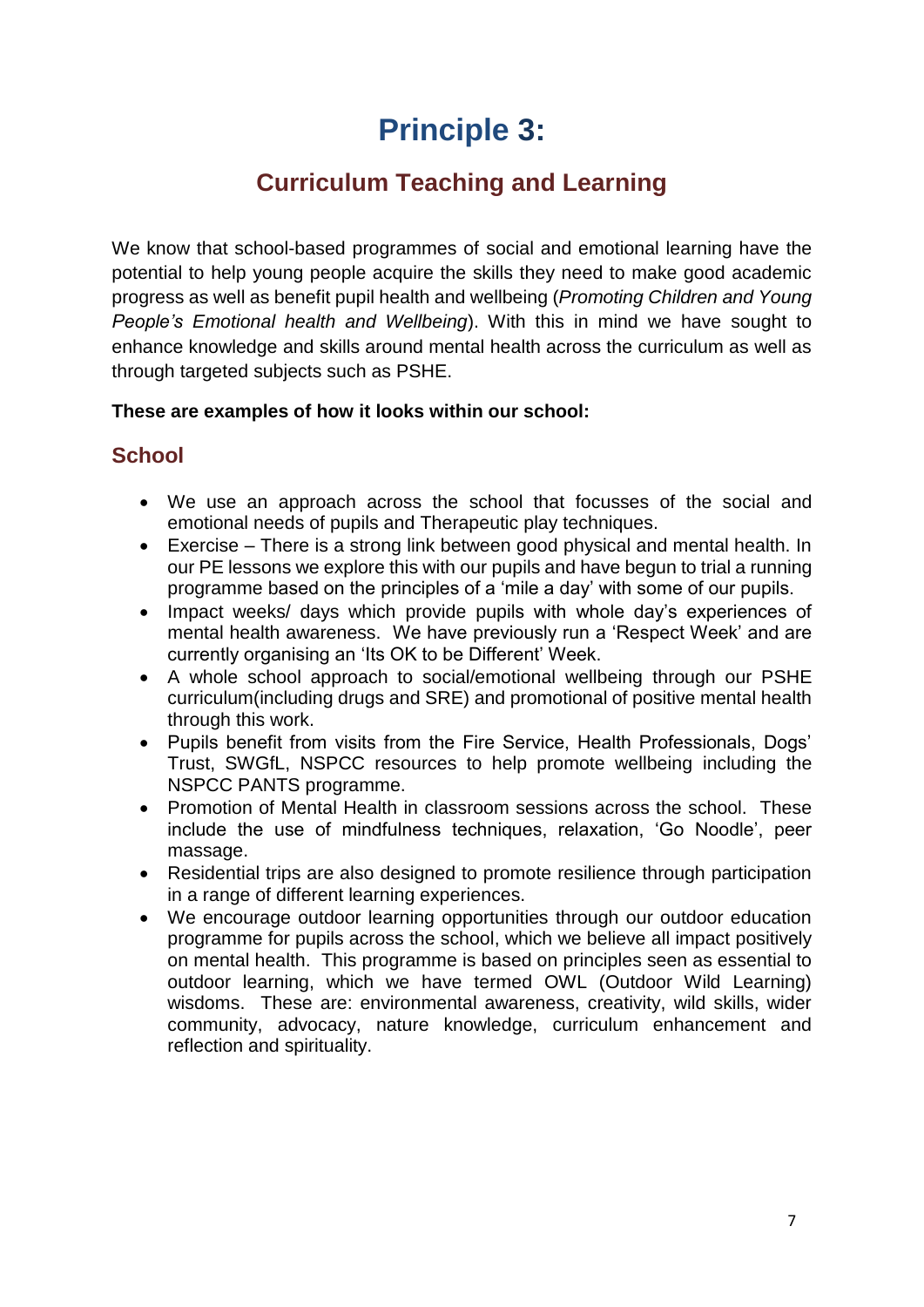# **Community**

Wherever possible we incorporate the resources of community services to enhance our curriculum's delivery of mental health promotion.

We are proud of our partnership with EH4MH, a local health service, and their support in developing our school's mental health awareness. We promote the Single Point of Access (SPA) for Devon's Children's Integrated Services, to which anyone can make a referral into for physical and mental health needs <http://devon.integratedchildrensservices.co.uk/> .

### **Nationally**

We will continue to develop opportunities for our pupils to develop positive mental and physical health and support parents/ carers with this too. Each week a section of our newsletter relates to wellbeing/ Safeguarding support, promoting organisations such as the NSPCC, CEOP.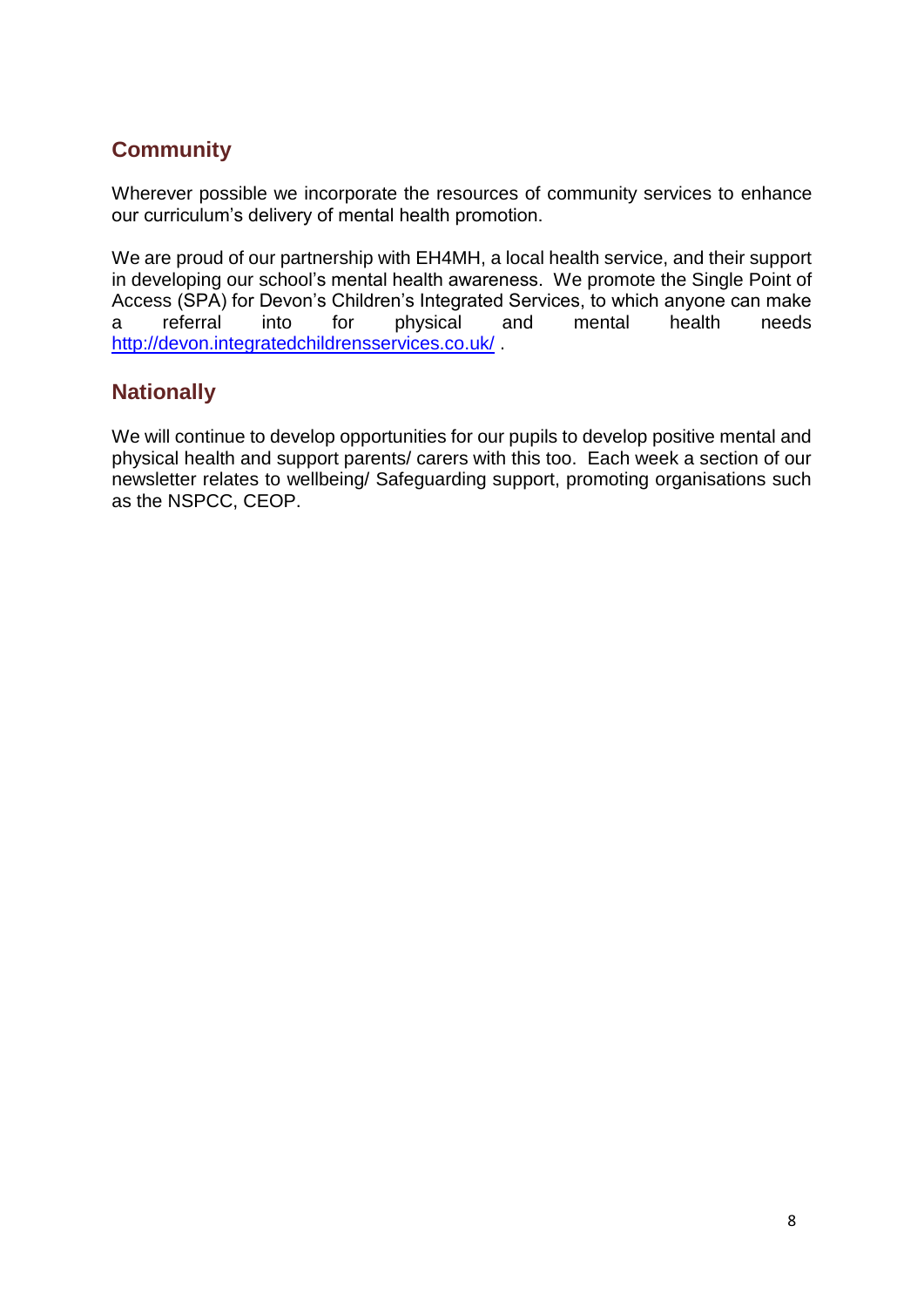# **Principle 4:**

# **Pupil voice**

Involving pupils in decisions that impact on them can benefit their emotional health and wellbeing by helping them to feel part of the school and wider community and to have some control over their lives (*Promoting Children and Young People's Emotional Health and Wellbeing).* We are committed to providing structures that allow pupils to play an active role in developing a mentally healthy school.

#### **These are examples of how it looks within our school:**

# **School**

- Regular pupil surveys help to give us a broad over view of children's mental health.
- School Council enables pupils to play an active role in the school, including taking a strategic lead in terms of planning for future development. All pupils have the opportunity to share ideas in the school council boxes in each classroom.
- Prefects also have the opportunity to share thoughts and ideas with school leadership. Those participating in the Torbay and Devon Civic Award also lead fundraising events in school and run clubs at lunchtime for younger pupils.
- Pupils have the opportunity to lead events in school e.g. Enterprise teams run the Summer Fair, sporting events such as athletics at Sports Day, weekly liturgies are led by Key Stage Two pupils and the health tuck shop is run by our upper Key Stage Two pupils.
- Use of Peer Mediators at playtimes to ensure all pupils have a voice.
- Buddies to support younger pupils at lunchtime
- Pupils participate in creating the termly School Newspaper.
- Provide policies for pupils  $-$  e.g. write and review the Anti-Bullying policy.
- The school is developing a Mental Health Ambassador Team which will involve training pupils to work together to actively improve and support mental health needs. One of their roles will be to provide a pupil version of this strategy.
- Our school promotes pupils in all clubs and activities to have a voice in how the clubs run and pupils can promote the clubs within the school (e.g. those completing the Civic Award run their own clubs for other pupils).
- We have lots of musical opportunities for pupils to participate in such as a school choir, music clubs, peripatetic music lessons and the chorister programme which is run in collaboration with Buckfast Abbey's musical department.
- Within Circle time, staff create an environment that encourages all pupils to share their views and experiences.
- Pupil voice clearly identified within annual reviews for those with Special Educational Needs, who have an EHCP (Education Health Care Plan)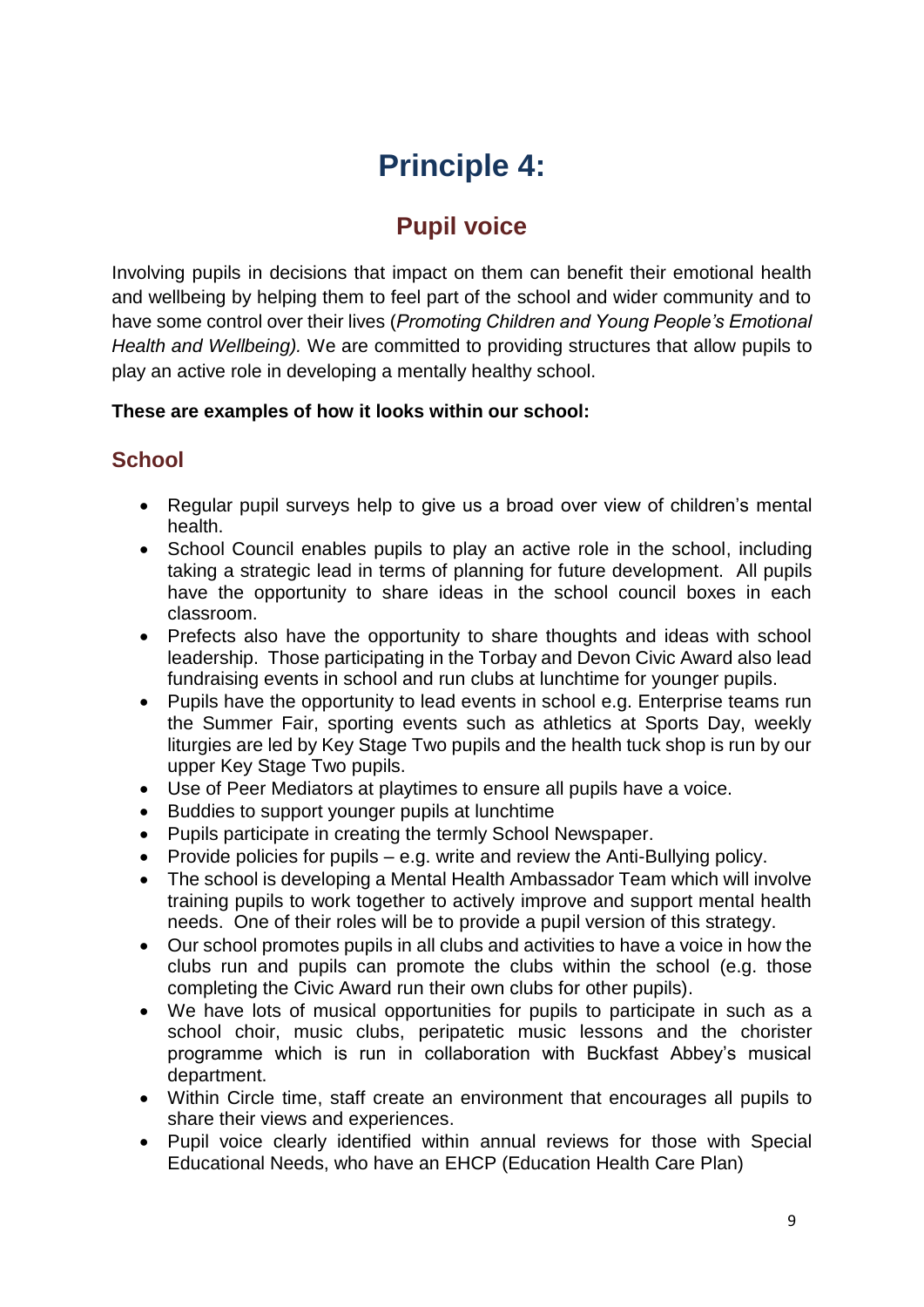# **Community**

Where appropriate, we encourage our pupils to participate in general groups relevant to their needs, such as: Balloons, BEAT groups (Beating Eating Disorders charity) and others.

#### **Nationally**

We access information from Young Minds [\(www.youngminds.org.uk\)](http://www.youngminds.org.uk/) for young people's views relating to their mental health, support and what they have found helpful.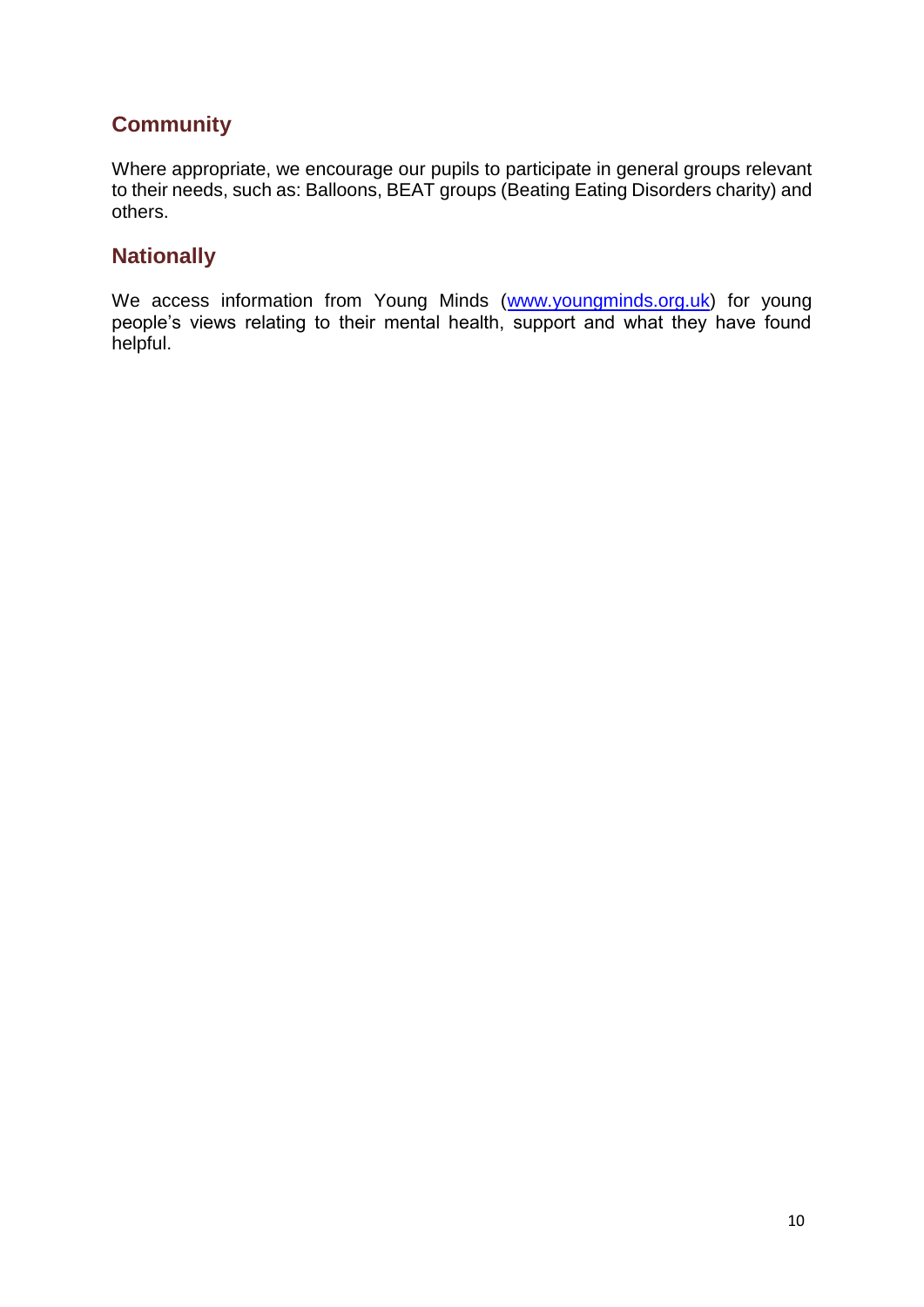# **Principle 5:**

# **Identifying Need and Monitoring Impact**

In line with our ethos of celebrating diversity and the successes of the individual we are keen to identify need in order to provide the appropriate supportive environment for pupils to thrive. We aim to identify children and young people with mental health needs as early as possible to prevent them developing.

#### **These are examples of how it looks within our school:**

#### **School**

- We use a number of whole school profile surveys, including Section 48 RE surveys and OFSTED style surveys. These help to highlight any particular trends within the school population that may need attention.
- We regularly seek feedback from our families and pupils through questionnaires.
- All staff are given training on how to identify signs that a pupil may be experiencing a mental health difficulty.
- We openly encourage pupils to let staff know when they have concerns, we provide a variety of ways for pupils to seek help e.g. we are developing the use of worry boxes in every classroom, checked daily by the teacher. There is also an opportunity for pupils to approach the school counsellor. Once our Mental Health Ambassador Team are established, we hope to develop further ways to promote pupils reaching out for help.
- The school is beginning to use outcome measures to highlight the needs in terms of mental health and wellbeing and the impact of these over time.
- The school has started to use the Boxhall Profile, which provides a framework for the assessment of children who have social, emotional and behavioural difficulties (SEBD).

#### **Community**

As a school we work closely in partnership with our community colleagues to ensure we are actively identifying pupil mental health needs and monitoring the effectiveness of our actions and support. As part of our commitment to supporting pupils we employ a school counsellor to be present two days a week.

#### **National**

The School Counsellor and Head teacher are looking at 'Measuring and Monitoring Children and Young People's Mental Wellbeing: A toolkit for schools and colleges' (Public Health England and Evidence Based Practice Unit) for further information on appropriate tools to measure impact of interventions.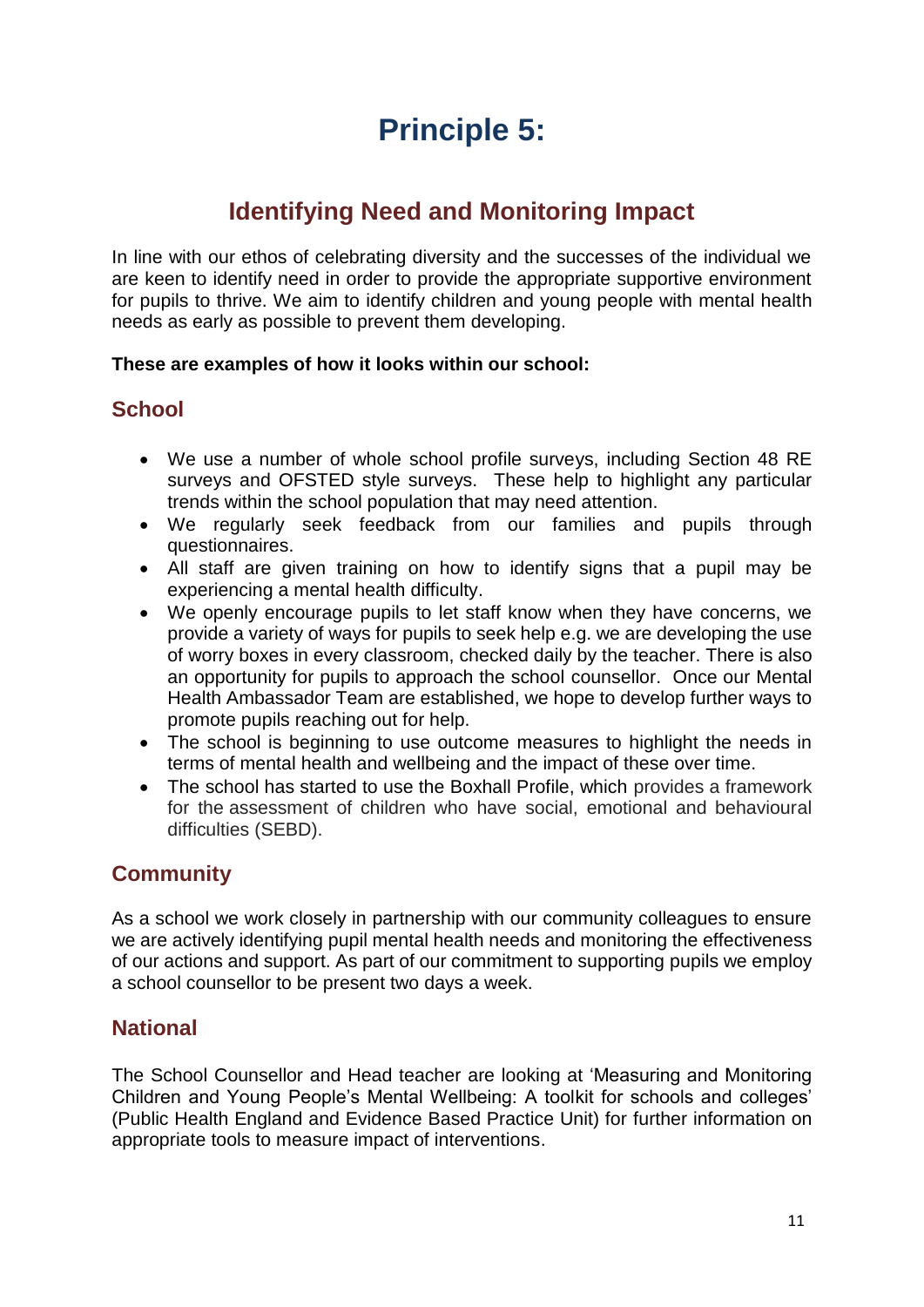# **Principle 6:**

# **Working With Families**

We are committed to working in partnership with parents and carers. We recognise the important role the family plays in influencing the emotional health and wellbeing of pupils in the school.

We also recognise that working in partnership may sometimes mean providing support and resources to those families that are struggling with meeting life's challenges.

#### **These are some examples of how this looks in our school:**

### **School**

- As already mentioned, the school is participating in the Achievement for All Project which focusses on supporting individual families but St Mary's is also using some resources with all families within the school e.g. questionnaires sent to all parents/ carers to find out about out of school activities and interests of all pupils.
- Parent Support sessions e.g. mental health and wellbeing workshops organised in conjunction with EH4MH.
- School Counsellor works with families as part of the work that she carries out with children at the school.
- There are learning afternoons each half term, to which parent/carers are invited to celebrate the learning which has taken place within a particular class.
- Parents/carers are invited to whole school events e.g. Harvest, Masses, Carol Services, Christmas Lunch.
- Friends of St Mary's (FOSMs) provides an opportunity to parents/carers to support the school and work together on a variety of fund-raising activities.

# **Community and National**

Having a small school community means that we get to know our families well and are able to use this knowledge and understanding to support them effectively and signpost them to agencies where needed.

There are several online resources and information from national charities and organisations regarding mental health and well-being. Details are provided on the dedicated parent page of our school website, on the Devon Virgin Care website <http://devon.integratedchildrensservices.co.uk/directory/> and EH4MH <http://eh4mh.co.uk/parents/> section for parents.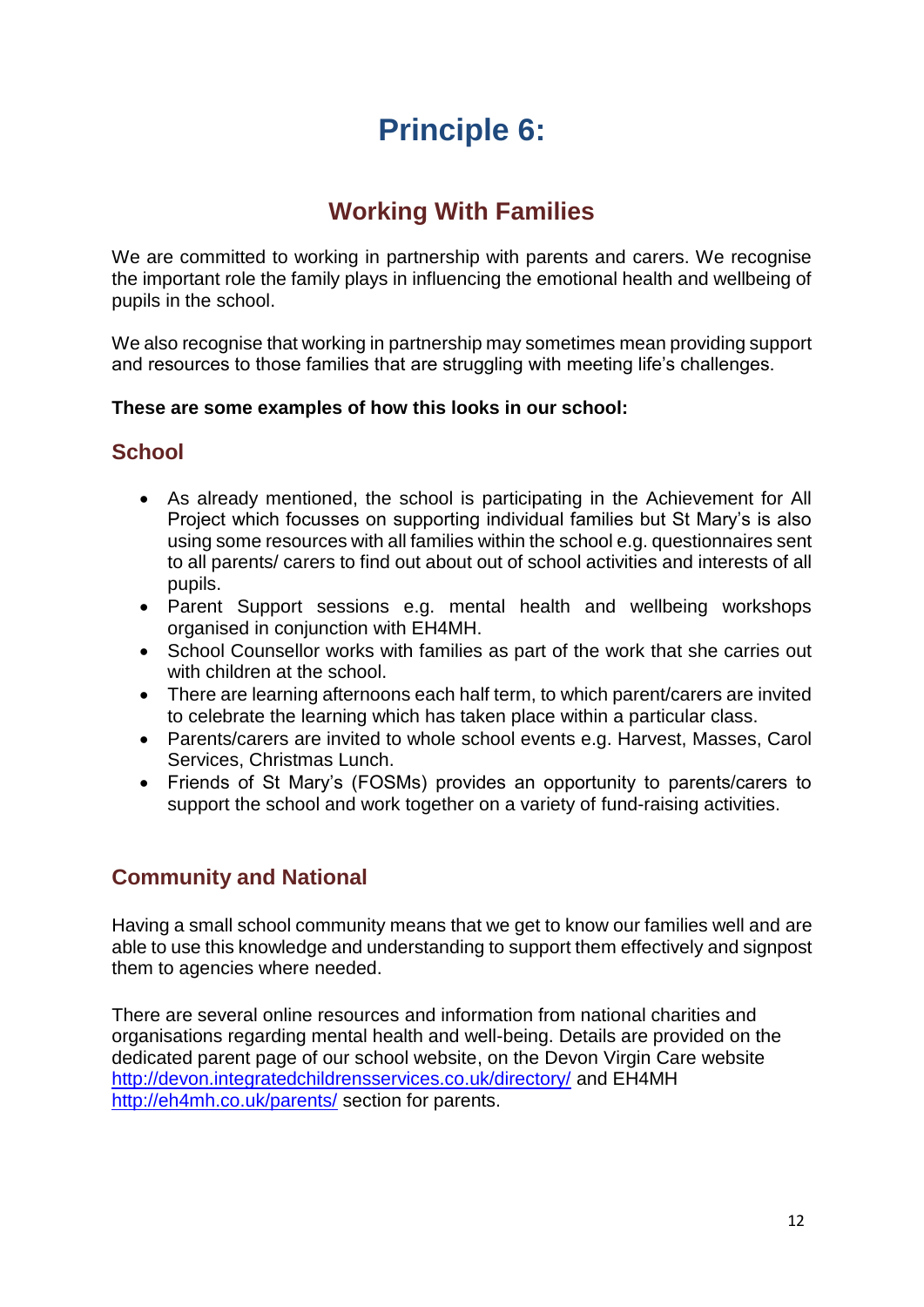# **Principle 7:**

# **Staff Development & Well Being**

'Well-being in schools starts with the staff; they are the front line of this work…' (Framework for promoting well-being and responding to mental health in schools).

At St Mary's Catholic Primary School, we place the wellbeing and development of staff as a high priority, believing all school staff place a vital role in developing and supporting the emotional health and wellbeing of the pupils.

Principle 7 is split into two sections; the first is how staff are provided with the knowledge and understanding of pupils' wellbeing and the second looks at how the school supports the development of staff wellbeing.

#### **These are examples of how it looks in our school:**

# **Staff training**

- By promoting EH4MH training which has helped the school to develop a much deeper understanding of mental health and break down stigma.
- Training has also been offered to staff in the school by the School Counsellor as following: to support pupils who have experienced trauma, attachment theory and practice in school, how to develop a 'therapeutic school', therapeutic play techniques for 1:1 and group intervention and social skills group work.

# **Staff wellbeing**

.

- Staff have access to a 24-hour counselling help line provided by Zurich insurance.
- A member of the Senior Leadership Team has a specific focus on investigating ways of supporting and developing staff wellbeing.
- Staff appraisal includes an awareness of well-being and stress management.
- Supervision is offered to our staff through the School Counsellor, so they are able to reflect on individual young people's mental health and particular themes, as well as promoting culture change across the whole school.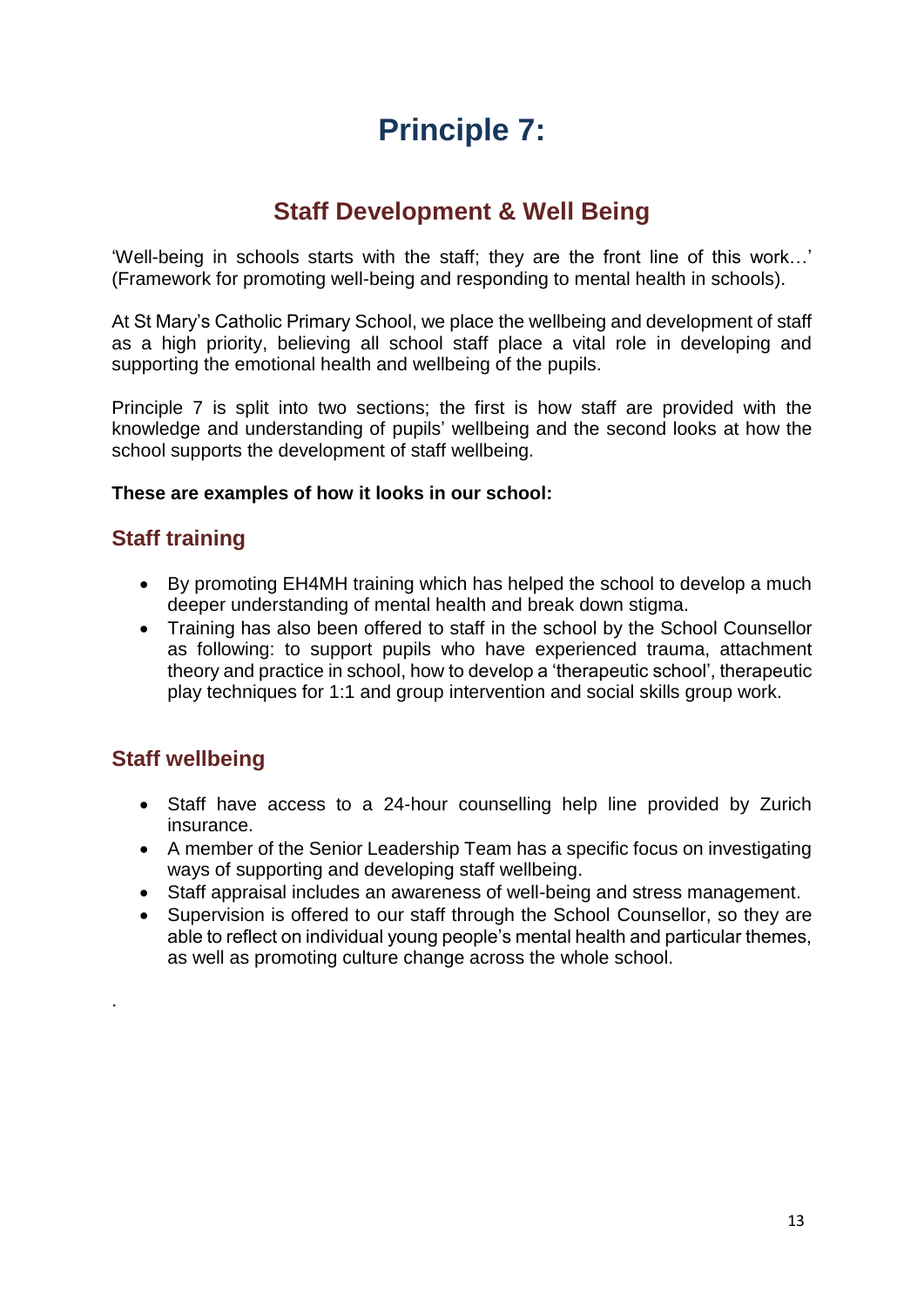# **Principle 8:**

# **Targeted Support**

The school recognises that many behavioural and emotional problems can be supported within the school, with advice from external professionals, and that some pupils may need more intensive support at times. St Mary's Catholic Primary School has a range of potential interventions to support individual's needs, as well as links with external agencies.

#### **These are examples of how it looks within our school:**

#### **School**

- Nurture groups
- Outdoor Education Sessions
- 1:1 session for pupils who have been identified by the class teacher as requiring additional support (including social/emotional support or low self-esteem).
- School Counsellor offers parental support as required.
- Space available for nurture groups.
- Strategies from Occupational therapy (when an individual child has had a sensory assessment), such as balance ball, weighted cushions, headphones, wobble cushions.
- We are developing a therapeutic garden, in consultation with our school counsellor, school council and gardeners, to provide a calming safe space for staff and pupils.

# **Community**

At St Mary's Catholic Primary School, we work closely with our Community Colleagues in Health and Social Care. We regularly access consultation with EH4MH to think about individual children's emotional health/ wellbeing needs [\(http://eh4mh.co.uk/](http://eh4mh.co.uk/) ).

Social, Emotional, Mental Health, Wellbeing and Behaviour Team (Previously the Behaviour Support Team) provide consultation and advice to all school staff around identified individual pupil's needs.

Linking with EMTAS - Ethnic Minority and Traveller Achievement Service.

Proud2Be - supporting LGBTQIA+ people and their families, in South Devon and beyond, campaigning, delivering training and facilitating a youth project, a volunteer programme and groups and events throughout the year [\(www.proud2be.co.uk\)](http://www.proud2be.co.uk/). A number of pupils have been actively involved with the charity.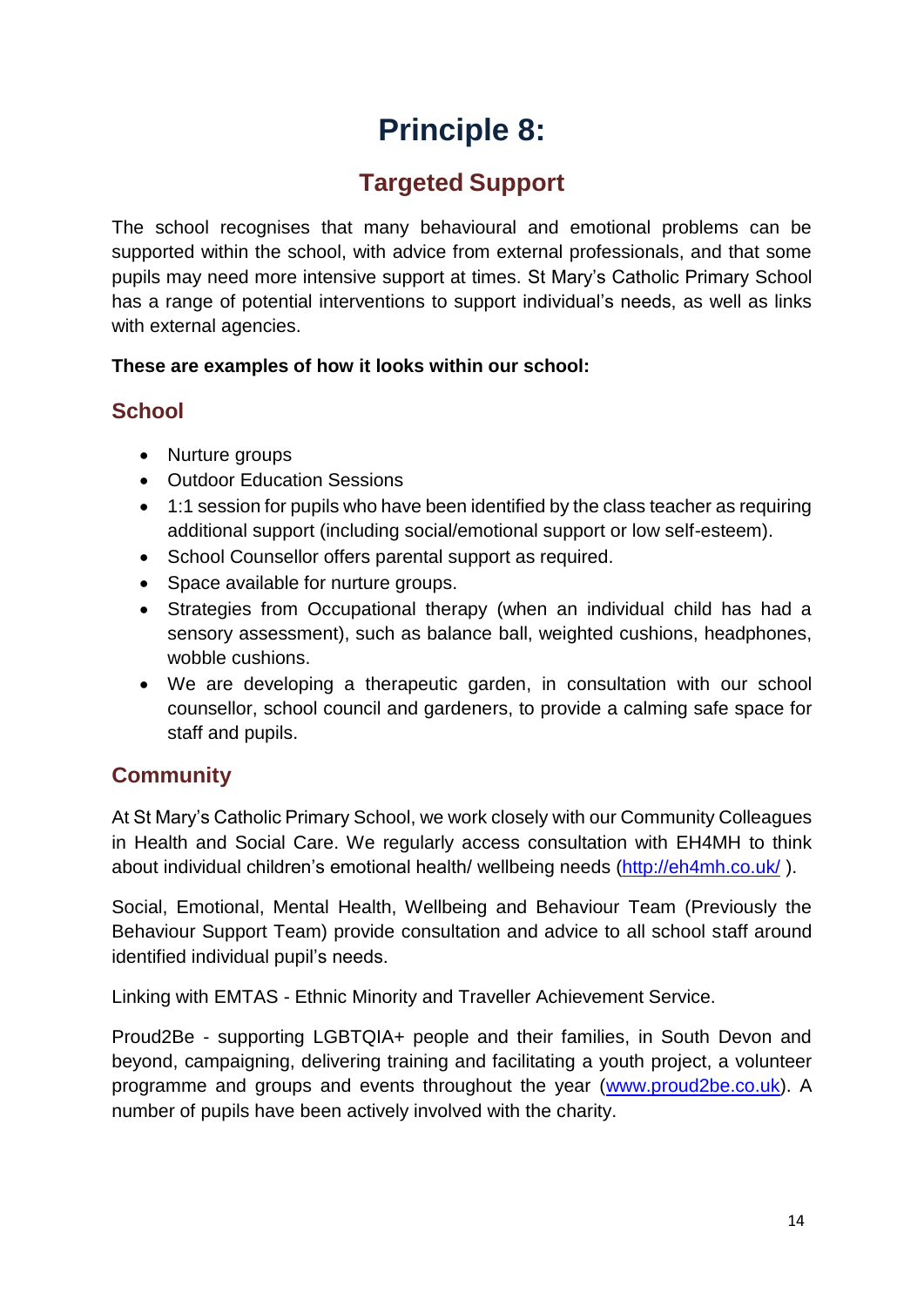# **Principle 9:**

# **Communication**

In St Mary's Catholic Primary School, we identify that clear and robust systems of communication both within the school and reaching out into the school community, are key components to providing a mentally healthy school.

#### **These are examples of how it looks within our school;**

# **School**

- In line with our school ethos, we are always thinking of diverse ways of promoting good communication, in enabling and encouraging pupils and staff to feel more comfortable to communicate feelings and seek help when they need it. We use a wide variety of approaches including; non-verbal systems such as suggestion boxes, internet communication via emails our website.
- We also have a weekly newsletter to ensure that parents/carers are aware of things happening in school and these are sent in paper form and via email.
- We communicate within the staff group through staff meetings and emails. We have Safeguarding/ Health and safety as standing items and also include having mental health as a standing agenda item at staff meetings so that staff are aware of what support is available within school. This includes refreshers of key themes / training topics.
- Staff also communicate through the use of CPOMS which records concerns about pupils, including their social and emotional needs and well-being.
- We are trialling the use of Worry Boxes and we use School Council boxes as already mentioned, so that children can share ideas.
- Questionnaires are sent to parents/carers, staff and pupils annually.
- Pupil progress meetings for parents/carers are offered each term, along with a written report at the end of the year.
- The school also operates an 'open door policy' for parents/carers.

# **Community**

- The school website has staff listed for parents/ carers and a number of ways in which they can communicate with the school.
- The school has a pupil led newspaper (online and paper), and staff encourage pupils to become involved in this.
- We communicate to our parents/ carers through our website, newsletters, emails and pupil progress meetings for parents/ carers.
- All staff have accessed EH4MH training and have the opportunity to access supervision. This encourages ways to talk about mental health and how young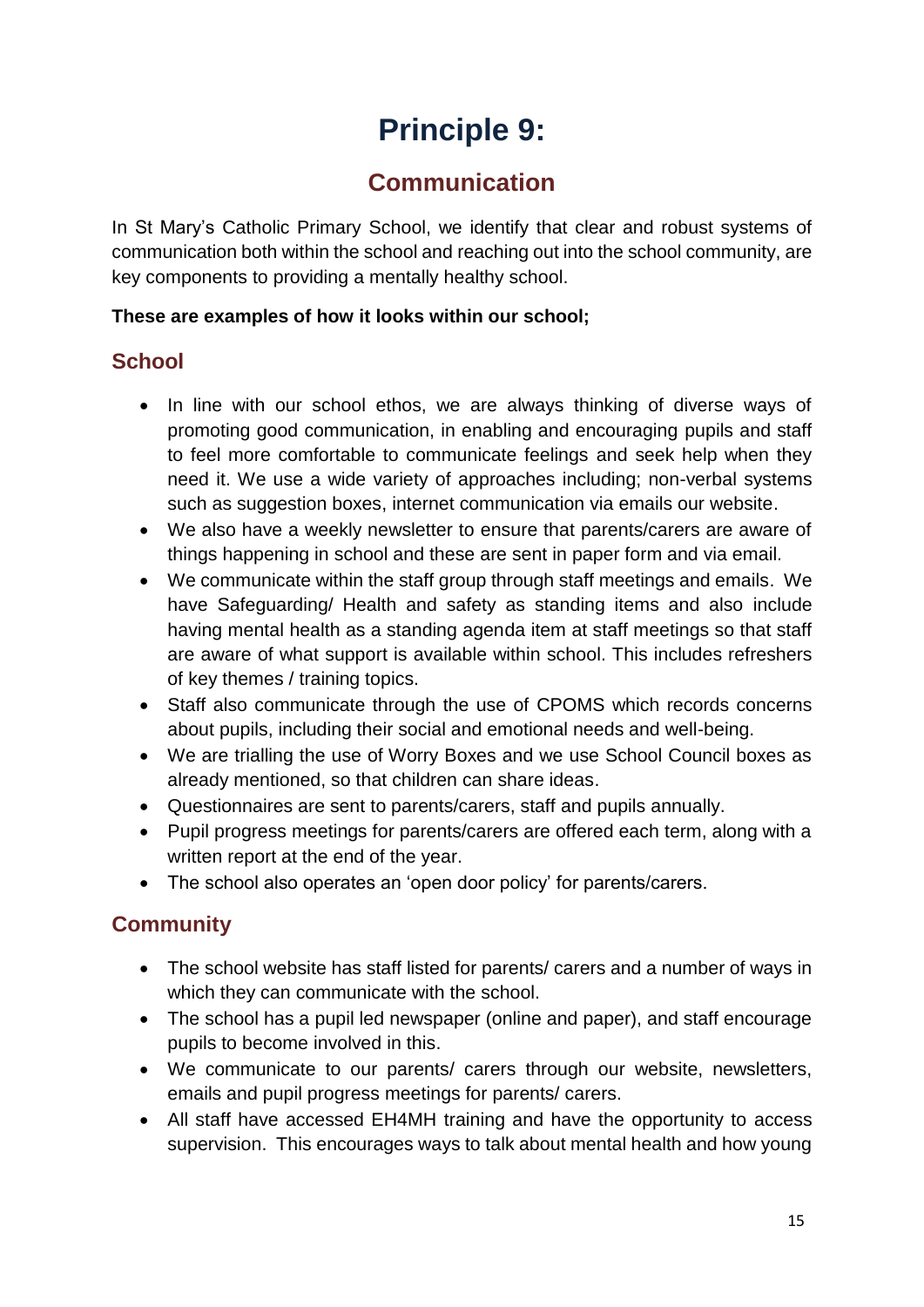people are feeling, which can be used over the breadth of young people's experiences.

# **National**

- We use resources from national organisations visually in the school, via display boards, website and newsletters.
- We promote 'Take 10 Together at School' tips for staff on how to start the conversation, by Mental Health First Aid [\(www.mhfaengland.org/img/Take\\_10\\_Together\\_at\\_School\)](http://www.mhfaengland.org/img/Take_10_Together_at_School).
- We promote Childline help line and online resources [\(www.childline.org.uk\)](http://www.childline.org.uk/) and posters are displayed around the school e.g. toilets.
- We promote the NSPCC campaign Pantasauras/ Let's Talk Pants (www. [www.nspcc.org.uk/preventing-abuse/keeping-children-safe/underwear-rule/\)](http://www.nspcc.org.uk/preventing-abuse/keeping-children-safe/underwear-rule/).
- Heads Together promoting the benefits for mental health of talking about difficult things [\(www.headstogether.org.uk\)](http://www.headstogether.org.uk/).
- Time to Change movement to end mental health discrimination (www.timeto-change.org.uk).